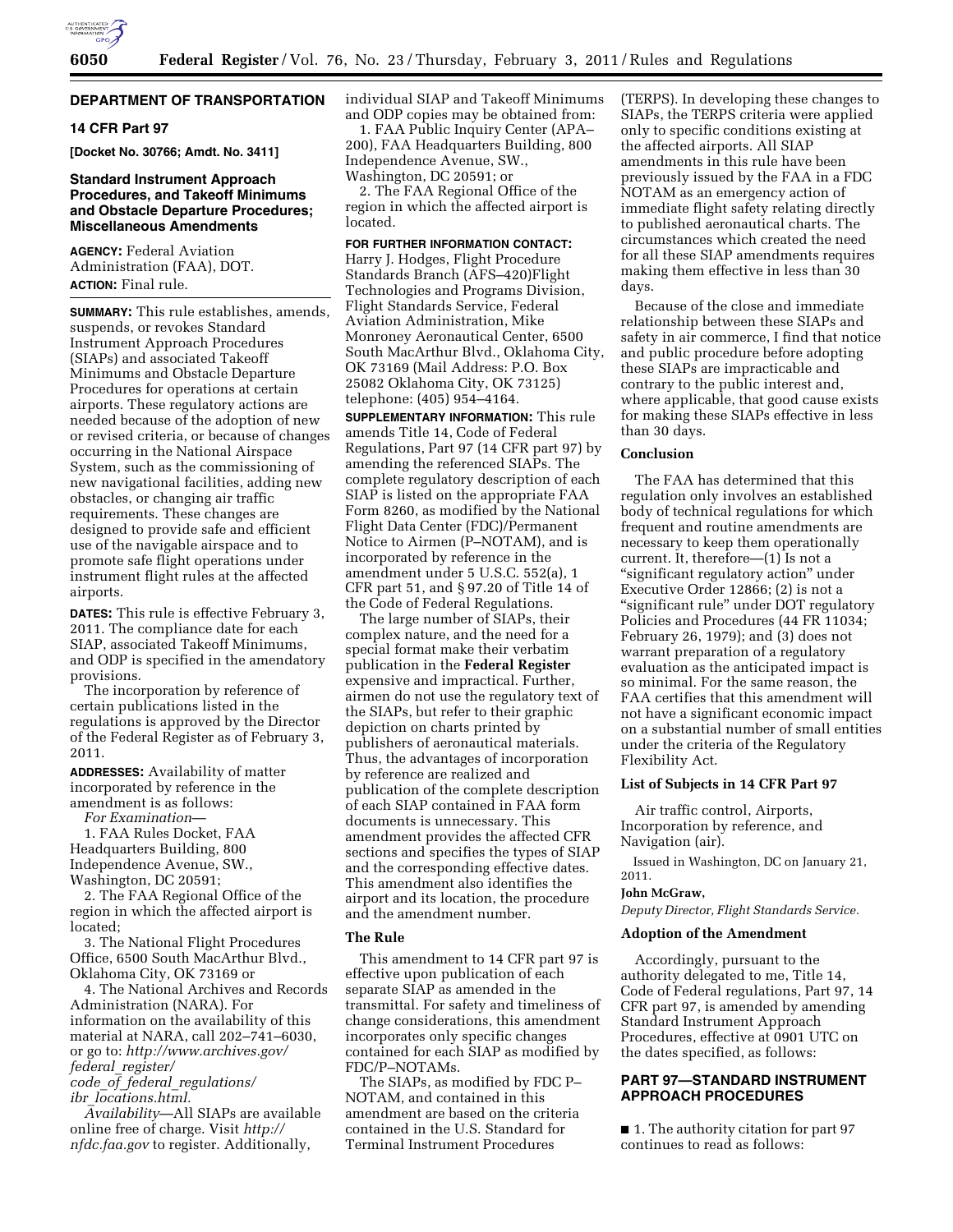**Authority:** 49 U.S.C. 106(g), 40103, 40106, 40113, 40114, 40120, 44502, 44514, 44701, 44719, 44721–44722.

■ 2. Part 97 is amended to read as follows:

# **§§ 97.23, 97.25, 97.27, 97.29, 97.31, 97.33, 97.35 [Amended]**

By amending: § 97.23 VOR, VOR/ DME, VOR or TACAN, and VOR/DME or TACAN; § 97.25 LOC, LOC/DME, LDA, LDA/DME, SDF, SDF/DME;

§ 97.27 NDB, NDB/DME; § 97.29 ILS, ILS/DME, MLS, MLS/DME, MLS/RNAV; § 97.31 RADAR SIAPs; § 97.33 RNAV SIAPs; and § 97.35 COPTER SIAPs, Identified as follows:

*\* \* \* Effective Upon Publication* 

| AIRAC date             | State            | City                                   | Airport                                                            | FDC No.          | FDC date           | Subject                                                                        |
|------------------------|------------------|----------------------------------------|--------------------------------------------------------------------|------------------|--------------------|--------------------------------------------------------------------------------|
| 10-Mar-11<br>10-Mar-11 | CA<br>СA         | California City<br>San Jose            | California City Muni<br>Norman Y Mineta San Jose<br>Intl.          | 0/0082<br>0/2236 | 1/3/11<br>1/4/11   | RNAV (GPS) RWY 24, Orig<br>VOR/DME RWY 30R, Orig                               |
| 10-Mar-11              | FL               | Bonifay                                | Tri-County                                                         | 0/3125           | 12/29/10           | NDB OR GPS A, Amdt 1                                                           |
| 10-Mar-11              | <b>PA</b>        | East Stroudsburg                       | Stroudsburg-Pocono                                                 | 0/3126           | 12/29/10           | VOR/DME OR GPS A, Amdt 5                                                       |
| 10-Mar-11              | TN               | Jacksboro                              | Campbell County                                                    | 0/3127           | 12/29/10           | RNAV (GPS) RWY 23, Orig                                                        |
| 10-Mar-11              | GA               | Macon                                  | Middle Georgia Rgnl                                                | 0/3128           | 1/3/11             | RNAV (GPS) RWY 13, Orig-A                                                      |
| 10-Mar-11              | GA               | Macon                                  | Middle Georgia Rgnl                                                | 0/3129           | 1/3/11             | RNAV (GPS) RWY 5, Orig                                                         |
| 10-Mar-11              | GA               | Macon                                  | Middle Georgia Rgnl                                                | 0/3130           | 1/3/11             | VOR RWY 13, Amdt 9                                                             |
| 10-Mar-11              | GA               | Macon                                  | Middle Georgia Rgnl                                                | 0/3131           | 1/3/11             | VOR RWY 23, Amdt 3                                                             |
| 10-Mar-11              | GA               | Macon                                  | Middle Georgia Rgnl                                                | 0/3132           | 1/3/11             | RNAV (GPS) RWY 31, Orig-A                                                      |
| 10-Mar-11              | TN               | Sparta                                 | Upper Cumberland Rgnl                                              | 0/3172           | 12/29/10           | ILS OR LOC RWY 4, Amdt 1                                                       |
| 10-Mar-11              | <b>NC</b>        | Goldsboro                              | Goldsboro-Wayne Muni                                               | 0/3173           | 1/3/11             | RNAV (GPS) RWY 5, Orig                                                         |
| 10-Mar-11              | TN               | Sparta                                 | Upper Cumberland Rgnl                                              | 0/3174           | 12/29/10           | NDB RWY 4, Amdt 4                                                              |
| 10-Mar-11              | ΝC               | Hickory                                | Hickory Rgnl                                                       | 0/3256           | 1/3/11             | VOR/DME RWY 24, Orig-A                                                         |
| 10-Mar-11              | TN               | Morristown                             | Moore-Murrell                                                      | 0/3656           | 1/3/11             | SDF RWY 5, Amdt 4                                                              |
| 10-Mar-11              | TX.              | Dallas-Fort Worth                      | Dallas-Fort Worth Intl                                             | 0/3742           | 1/19/11            | ILS OR LOC RWY 17C, ILS                                                        |
|                        |                  |                                        |                                                                    |                  |                    | RWY 17C (CAT II), ILS RWY                                                      |
|                        |                  |                                        |                                                                    |                  |                    | 17C (CAT III), Amdt 9                                                          |
| 10-Mar-11              | TX.              | Dallas-Fort Worth                      | Dallas-Fort Worth Intl                                             | 0/3743           | 1/19/11            | CONVERGING ILS RWY 17C,                                                        |
|                        |                  |                                        |                                                                    |                  |                    | Amdt 6                                                                         |
| 10-Mar-11              | TX.              | Dallas-Fort Worth                      | Dallas-Fort Worth Intl                                             | 0/3744           | 1/19/11            | ILS OR LOC RWY 17L, ILS<br>RWY 17L (CAT II), ILS RWY<br>17L (CAT III), Amdt 5B |
| 10-Mar-11              | ТX               | Dallas-Fort Worth                      | Dallas-Fort Worth Intl                                             | 0/3746           | 1/19/11            | ILS OR LOC RWY 35C, ILS<br>RWY 35C (CAT II), ILS RWY                           |
|                        |                  |                                        |                                                                    |                  |                    | 35C (CAT III), Amdt 1                                                          |
| 10-Mar-11              | ТX               | Dallas-Fort Worth                      | Dallas-Fort Worth Intl                                             | 0/3747           | 1/19/11            | ILS OR LOC RWY 31R, Amdt 13                                                    |
| 10-Mar-11              | <b>TX</b>        | Dallas-Fort Worth                      | Dallas-Fort Worth Intl                                             | 0/3748           | 1/19/11            | ILS OR LOC RWY 17R, Amdt 22                                                    |
| 10-Mar-11<br>10-Mar-11 | TX.<br><b>TX</b> | Dallas-Fort Worth<br>Dallas-Fort Worth | Dallas-Fort Worth Intl                                             | 0/3749           | 1/19/11            | ILS OR LOC RWY 36R, Amdt 4                                                     |
| 10-Mar-11              | <b>TX</b>        | Dallas-Fort Worth                      | Dallas-Fort Worth Intl<br>Dallas-Fort Worth Intl                   | 0/3750<br>0/3751 | 1/19/11<br>1/19/11 | ILS OR LOC RWY 18L, Amdt 1<br>ILS OR LOC RWY 36L, Amdt 1                       |
| 10-Mar-11              | TX.              | Dallas-Fort Worth                      | Dallas-Fort Worth Intl                                             | 0/3752           | 1/19/11            | ILS OR LOC RWY 35R, ILS                                                        |
|                        |                  |                                        |                                                                    |                  |                    | RWY 35R (CAT II), ILS RWY<br>35R (CAT III), Amdt 3                             |
| 10-Mar-11              | TX.              | Dallas-Fort Worth                      | Dallas-Fort Worth Intl                                             | 0/3753           | 1/19/11            | ILS OR LOC RWY 18R, ILS<br>RWY 18R (CAT II), ILS RWY<br>18R (CAT III), Amdt 7  |
| 10-Mar-11              | TX.              | Dallas-Fort Worth                      | Dallas-Fort Worth Intl                                             | 0/3754           | 1/19/11            | CONVERGING ILS RWY 31R,<br>Amdt 7A                                             |
| 10-Mar-11              | TX               | Dallas-Fort Worth                      | Dallas-Fort Worth Intl                                             | 0/3755           | 1/19/11            | ILS OR LOC RWY 13R, Amdt 7A                                                    |
| 10-Mar-11              | TX               | Dallas-Fort Worth                      | Dallas-Fort Worth Intl                                             | 0/3756           | 1/19/11            | CONVERGING ILS RWY 35L,<br>Amdt 3                                              |
| 10-Mar-11              | TX.              | Dallas-Fort Worth                      | Dallas-Fort Worth Intl                                             | 0/3757           | 1/19/11            | CONVERGING ILS RWY 18R,<br>Amdt 5                                              |
| 10-Mar-11              | TX.              | Dallas-Fort Worth                      | Dallas-Fort Worth Intl                                             | 0/3758           | 1/19/11            | CONVERGING ILS RWY 17R,<br>Amdt 8                                              |
| 10-Mar-11              | ТX               | Dallas-Fort Worth                      | Dallas-Fort Worth Intl                                             | 0/3759           | 1/19/11            | CONVERGING ILS RWY 18L,<br>Amdt 1                                              |
| 10-Mar-11              | TX               | Dallas-Fort Worth                      | Dallas-Fort Worth Intl                                             | 0/3760           | 1/19/11            | CONVERGING ILS RWY 36R,<br>Amdt 2                                              |
| 10-Mar-11              | TX               | Dallas-Fort Worth                      | Dallas-Fort Worth Intl                                             | 0/3761           | 1/19/11            | CONVERGING ILS RWY 13R,<br>Amdt 6A                                             |
| 10-Mar-11              | TX               | Dallas-Fort Worth                      | Dallas-Fort Worth Intl                                             | 0/3762           | 1/19/11            | CONVERGING ILS RWY 36L,<br>Amdt 1                                              |
| 10-Mar-11              | TX               | Dallas-Fort Worth                      | Dallas-Fort Worth Intl                                             | 0/3764           | 1/19/11            | CONVERGING ILS RWY 35C,<br>Amdt 1A                                             |
| 10-Mar-11<br>10-Mar-11 | TX<br>VA         | Dallas-Fort Worth<br>Blacksburg        | Dallas-Fort Worth Intl<br>Virginia Tech/Montgomery Ex-<br>ecutive. | 0/3765<br>0/3854 | 1/19/11<br>1/5/11  | ILS OR LOC RWY 35L, Amdt 4<br>LOC/DME RWY 12, Amdt 1                           |
| 10-Mar-11              | МS               | Hattiesburg/Laurel                     | Hattiesburg-Laurel Rgnl                                            | 0/3855           | 1/5/11             | ILS OR LOC RWY 18, Amdt 7                                                      |
| 10-Mar-11              | VA               | Norfolk                                | Norfolk Intl                                                       | 0/3856           | 1/5/11             | RNAV (GPS) RWY 5, Orig                                                         |
| 10-Mar-11              | <b>NC</b>        | Winston Salem                          | Smith Reynolds                                                     | 0/3857           | 1/5/11             | ILS OR LOC RWY 33, Amdt 29                                                     |
| 10-Mar-11              | KY.              | Williamsburg                           | Williamsburg-Whitley County                                        | 0/3869           | 1/4/11             | RNAV (GPS) RWY 20, Orig-A                                                      |
| 10-Mar-11              | CA               | San Francisco                          | San Francisco Intl                                                 | 0/3878           | 1/4/11             | ILS PRM RWY 28L (Sim. Close<br>Parallel), Amdt 1A                              |